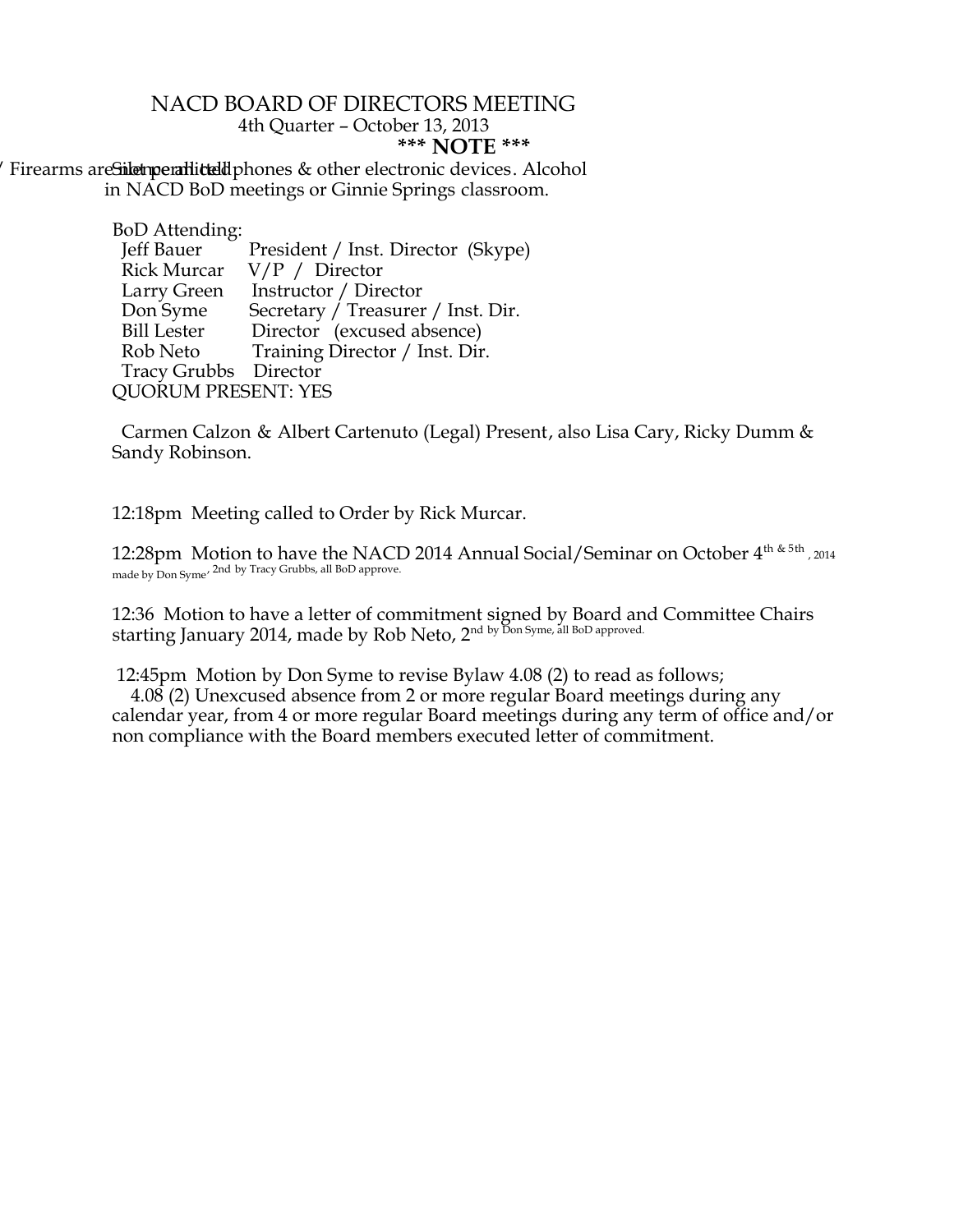Board votes, Jeff Bauer no, Rob Neto, Tracy Grubbs, Larry Green & Rick Murcar yes. Motion approved.

12:57pm Reports:

*President* – We are back on track. We have a new online store, new website and all training is up to date. We are presently working on administrative issues.

 *Vice President* – Fully engaged, I am back in the state. Mission is to move the NACD into the forefront, reduce political issues and establish alliances with other like agencies.

 *Treasurer* – All bank accounts up to date and reconciled. Financials posted on screen for membership review. Quickbooks accounting software is up to date and in process with merging to the online store software.

 *Training Director* – All certifications are up to date. Emails have been sent to Instructors for renewals. 73 certifications have been issued, 2 Instructors are on Inactive status. German Yanez is now on the Training Committee. We are in the process of including 1 or 2 European instructors on the Training committee.

*General Manager* – The online store is working well.

 *Legal* – Bylaws and Articles of Incorporation have been updated and filed with the State of Florida. We are currently working on the trademark.

1:14pm Committees:

 *Conservation* – We are setting up Fauna Counts based on the same systems used by Kelly Jessop at Peacock & Jug Hole. We have a Roubidloux Springs team in Waynesville Mo. led by Bill Harrison. The team had training on September 15<sup>th</sup> and has conducted their 1st <sub>count.</sub>

We are hoping to set up a team for Cannonball Spring in Missouri as well as a team in Wisconsin. Our goal is to create teams who will adopt a local cave and have all teams use the same counting system.

*Equipment & Technology* – No input

 *Publications* – We have a new journal editor, Ashley Armstrong. Plans are to have the journal back on track with no delays.

 *Membership* – Membership is currently at 683. Membership applications are coming in on a regular basis. There is still a backlog on printing membership cards and that should be resolved by December 1, 2013.We are trying to direct all members to the website to sign up and register for renewal.

 *Safety* – Currently have new Safety Officers in place for some regions and are looking to have all regions filled soon.